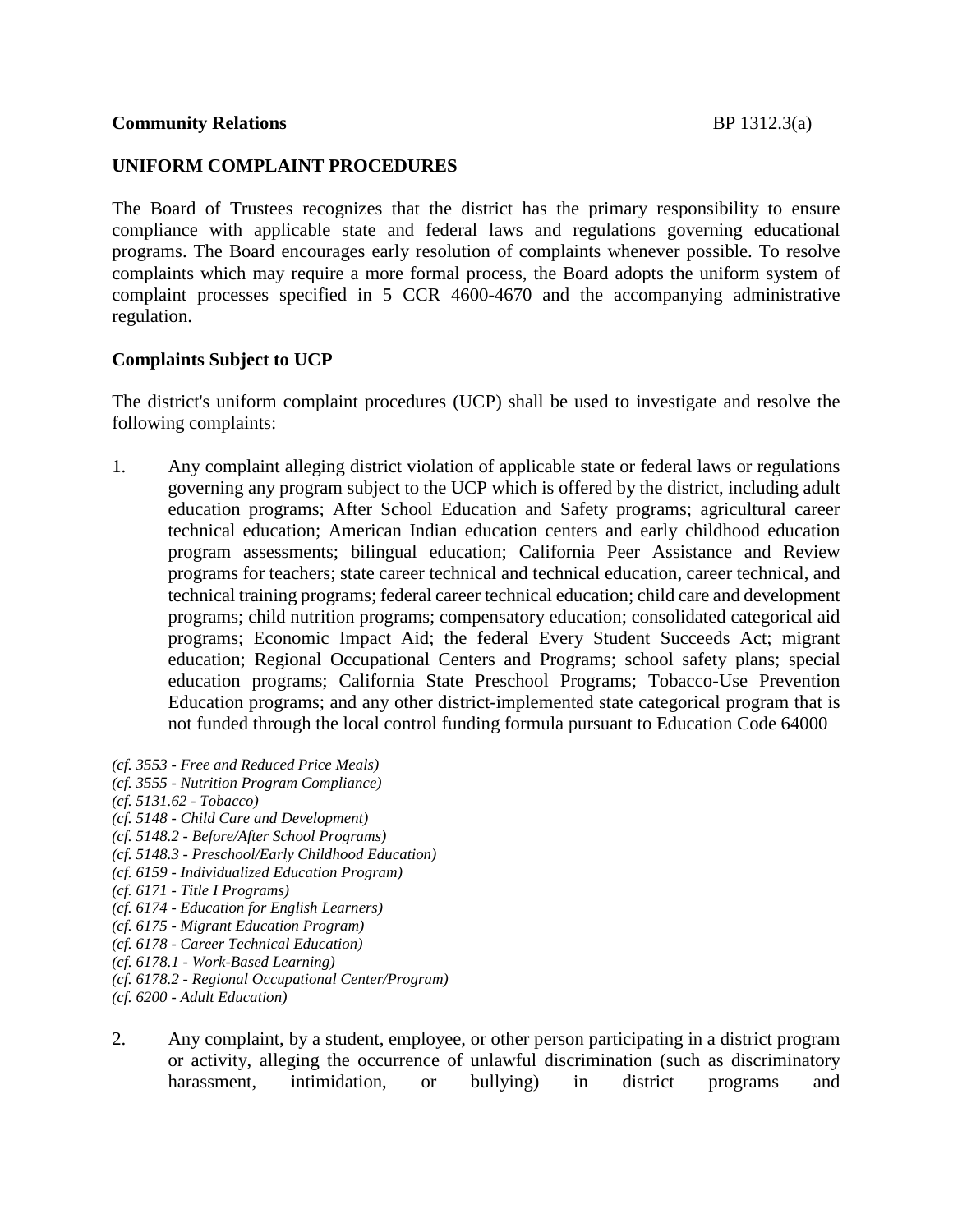activities, including in those programs or activities funded directly by or that receive or benefit from any state financial assistance, based on the person's actual or perceived characteristics of race or ethnicity, color, ancestry, nationality, national origin, immigration status, ethnic group identification, age, religion, marital status, pregnancy, parental status, physical or mental disability, sex, sexual orientation, gender, gender identity, gender expression, or genetic information, or any other characteristic identified in Education Code 200 or 220, Government Code 11135, or Penal Code 422.55, or based on the person's association with a person or group with one or more of these actual or perceived characteristics (5 CCR 4610)

- *(cf. 0410 - Nondiscrimination in District Programs and Activities) (cf. 5145.3 - Nondiscrimination/Harassment)*
- *(cf. 5145.7 - Sexual Harassment)*
- 3. Any complaint alleging district noncompliance with the requirement to provide reasonable accommodation to a lactating student on school campus to express breast milk, breastfeed an infant child, or address other breastfeeding-related needs of the student (Education Code 222)

#### *(cf. 5146 - Married/Pregnant/Parenting Students)*

- 4. Any complaint alleging district noncompliance with requirements to provide a pregnant or parenting student the accommodations specified in Education Code 46015, including those related to the provision of parental leave, right of return to the school of previous enrollment or to an alternative education program, if desired, and possible enrollment in school for a fifth year of instruction to enable the student to complete state and Boardimposed graduation requirements (Education Code 46015)
- 5. Any complaint alleging district noncompliance with the prohibition against requiring students to pay fees, deposits, or other charges for participation in educational activities (5 CCR 4610)
- *(cf. 3260 - Fees and Charges)*
- *(cf. 3320 - Claims and Actions Against the District)*
- 6. Any complaint alleging district noncompliance with applicable requirements of Education Code 52060-52077 related to the implementation of the local control and accountability plan, including the development of a local control funding formula budget overview for parents/guardians (Education Code 52075)

*(cf. 0460 - Local Control and Accountability Plan) (cf. 3100 - Budget)*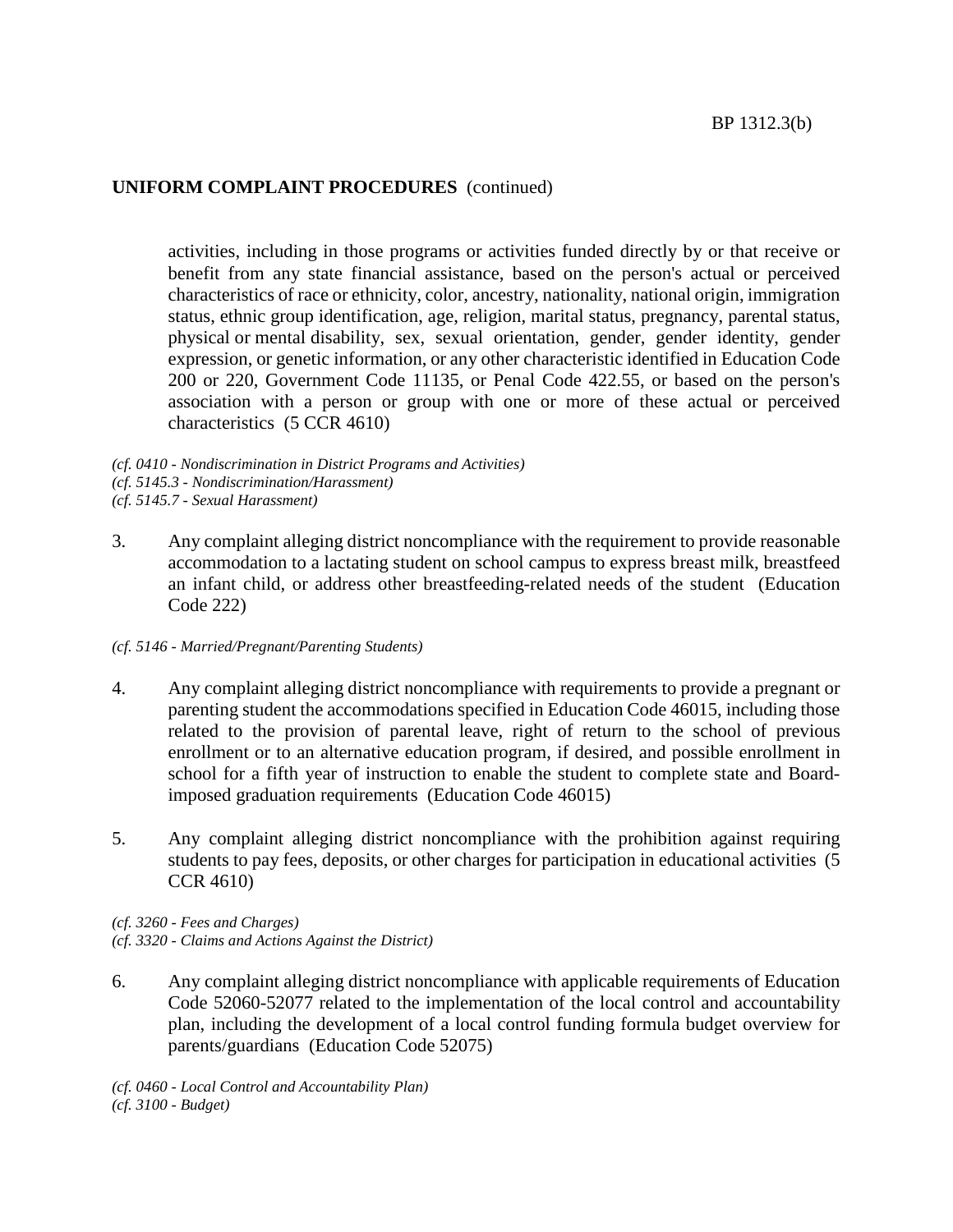- 7. Any complaint alleging noncompliance with requirements related to the development of the school plan for student achievement or the establishment of a school site council, as required for the consolidated application for specified federal and/or state categorical funding (Education Code 64000-64001, 65000-65001)
- *(cf. 0420 - School Plans/Site Councils)*
- 8. Any complaint, by or on behalf of a student who is a foster youth as defined in Education Code 51225.2, alleging district noncompliance with any requirement applicable to the student regarding placement decisions; the responsibilities of the district's educational liaison to the student; the award of credit for coursework satisfactorily completed in another school, district, or country; school or records transfer; or the grant of an exemption from Board-imposed graduation requirements (Education Code 48853, 48853.5, 49069.5, 51225.1, 51225.2)

#### *(cf. 6173.1 - Education for Foster Youth)*

9. Any complaint, by or on behalf of a student who transfers into the district after the second year of high school and is a homeless child or youth as defined in 42 USC 11434a, a former juvenile court school student currently enrolled in the district, a child of a military family as defined in Education Code 49701, or a migrant student as defined in Education Code 54441, or by or on behalf of an immigrant student participating in a newcomer program as defined in Education Code 51225.2 in the third or fourth year of high school, alleging district noncompliance with any requirement applicable to the student regarding the grant of an exemption from Board-imposed graduation requirements (Education Code 51225.1)

*(cf. 6173 - Education for Homeless Children) (cf. 6173.2 - Education of Children of Military Families)*

*(cf. 6173.3 - Education for Juvenile Court School Students)*

- 10. Any complaint, by or on behalf of a student who is a homeless child or youth as defined in 42 USC 11434a, a former juvenile court school student, a child of a military family as defined in Education Code 49701, a migrant child as defined in Education Code 54441, or a newly arrived immigrant student who is participating in a newcomer program as defined in Education Code 51225.2, alleging district noncompliance with requirements for the award of credit for coursework satisfactorily completed in another school, district, or country (Education Code 51225.2)
- 11. Any complaint alleging district noncompliance with the requirements of Education Code 51228.1 and 51228.2 that prohibit the assignment of a student in grades 9-12 to a course without educational content for more than one week in any semester or to a course the student has previously satisfactorily completed, without meeting specified conditions (Education Code 51228.3)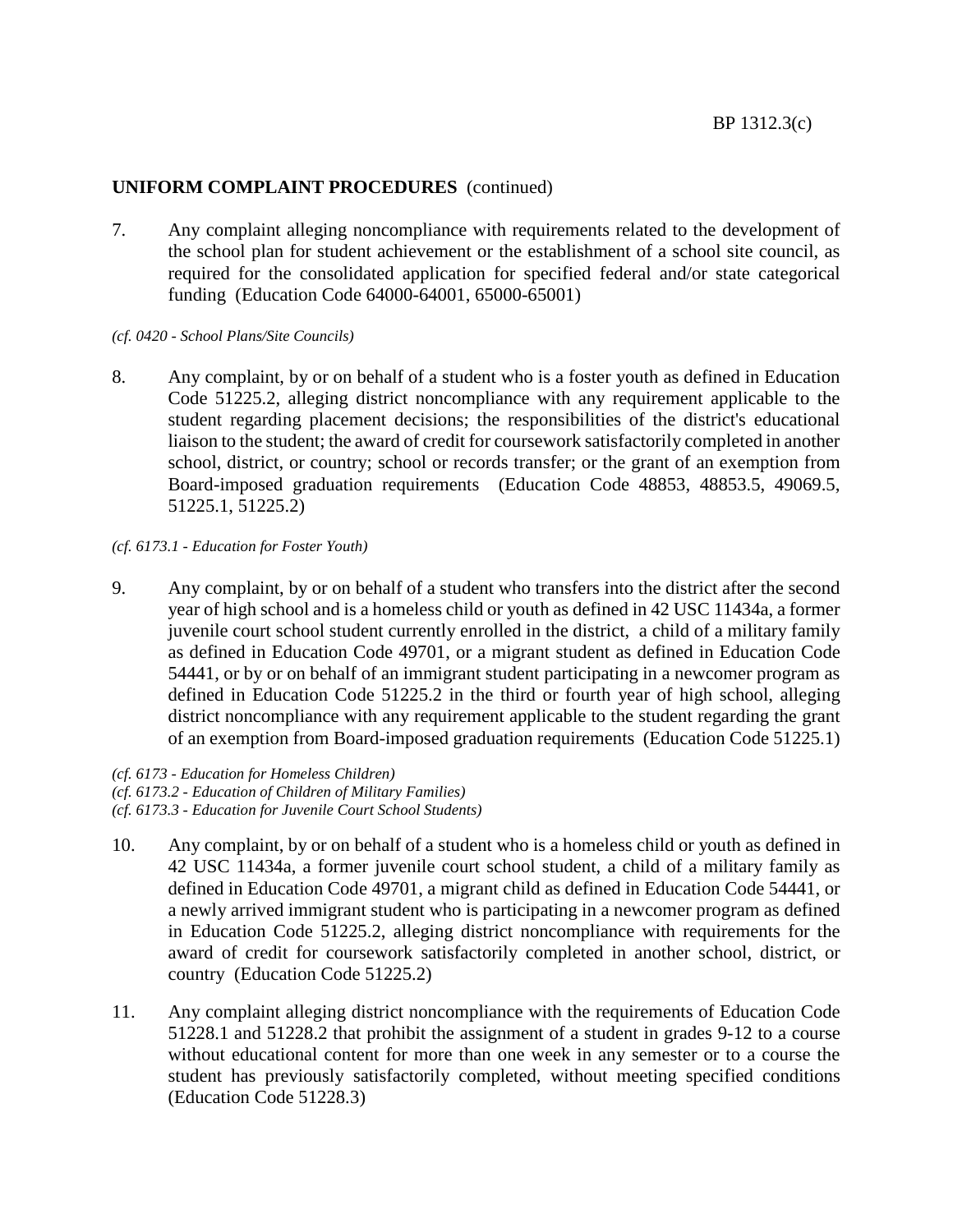#### *(cf. 6152 - Class Assignment)*

- 12. Any complaint alleging district noncompliance with the physical education instructional minutes requirement for students in elementary school (Education Code 51210, 51223)
- *(cf. 6142.7 - Physical Education and Activity)*
- 13. Any complaint alleging retaliation against a complainant or other participant in the complaint process or anyone who has acted to uncover or report a violation subject to this policy
- 14. Any other complaint as specified in a district policy

The Board recognizes that alternative dispute resolution (ADR) can, depending on the nature of the allegations, offer a process to reach a resolution to the complaint that is acceptable to all parties. ADR such as mediation may be offered to resolve complaints that involve more than one student and no adult. However, mediation shall not be offered or used to resolve any complaint involving sexual assault or where there is a reasonable risk that a party to the mediation would feel compelled to participate. The Superintendent/Principal or designee shall ensure that the use of ADR is consistent with state and federal laws and regulations.

The district shall protect all complainants from retaliation. In investigating complaints, the confidentiality of the parties involved shall be protected as required by law. For any complaint alleging retaliation or unlawful discrimination (such as discriminatory harassment, intimidation, or bullying), the Superintendent/Principal or designee shall keep the identity of the complainant, and/or the subject of the complaint if different from the complainant, confidential when appropriate and as long as the integrity of the complaint process is maintained.

*(cf. 4119.23/4219.23/4319.23 - Unauthorized Release of Confidential/Privileged Information) (cf. 5125 - Student Records) (cf. 9011 - Disclosure of Confidential/Privileged Information)*

When an allegation that is not subject to UCP is included in a UCP complaint, the district shall refer the non-UCP allegation to the appropriate staff or agency and shall investigate and, if appropriate, resolve the UCP-related allegation(s) through the district's UCP.

The Superintendent/Principal or designee shall provide training to district staff to ensure awareness and knowledge of current law and requirements related to UCP, including the steps and timelines specified in this policy and the accompanying administrative regulation.

*(cf. 4131 - Staff Development) (cf. 4231 - Staff Development)*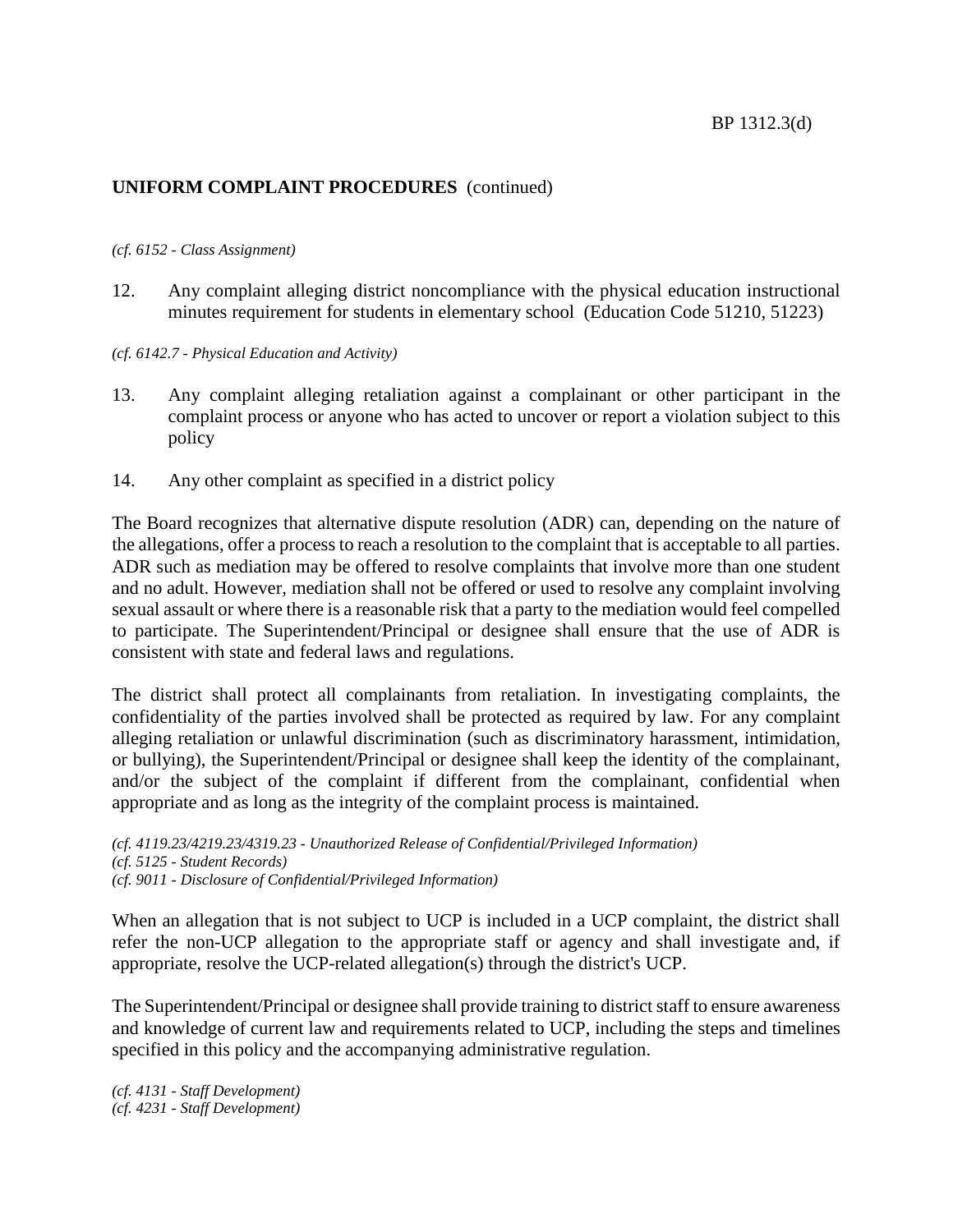#### *(cf. 4331 - Staff Development)*

The Superintendent/Principal or designee shall maintain a record of each complaint and subsequent related actions, including steps taken during the investigation and all information required for compliance with 5 CCR 4631 and 4633.

*(cf. 3580 - District Records)*

#### **Non-UCP Complaints**

The following complaints shall not be subject to the district's UCP but shall be referred to the specified agency:  $(5$  CCR 4611)

1. Any complaint alleging child abuse or neglect shall be referred to the County Department of Social Services Protective Services Division and the appropriate law enforcement agency.

#### *(cf. 5141.4 - Child Abuse Prevention and Reporting)*

- 2. Any complaint alleging health and safety violations by a child development program shall, for licensed facilities, be referred to Department of Social Services and shall, for licensingexempt facilities, be referred to the appropriate Child Development regional administrator.
- 3. Any complaint alleging fraud shall be referred to the Legal, Audits and Compliance Branch of the California Department of Education.

Any complaint alleging employment discrimination or harassment shall be investigated and resolved by the district in accordance with the procedures specified in AR 4030 - Nondiscrimination in Employment, including the right to file the complaint with the California Department of Fair Employment and Housing.

Any complaint related to sufficiency of textbooks or instructional materials, emergency or urgent facilities conditions that pose a threat to the health or safety of students or staff, teacher vacancies and misassignments, or health and safety violations in any license-exempt California State Preschool Program shall be investigated and resolved in accordance with the procedures in AR 1312.4 - Williams Uniform Complaint Procedures. (Education Code 8235.5, 35186)

*(cf. 1312.4 - Williams Uniform Complaint Procedures)*

*Legal Reference: (see next page)*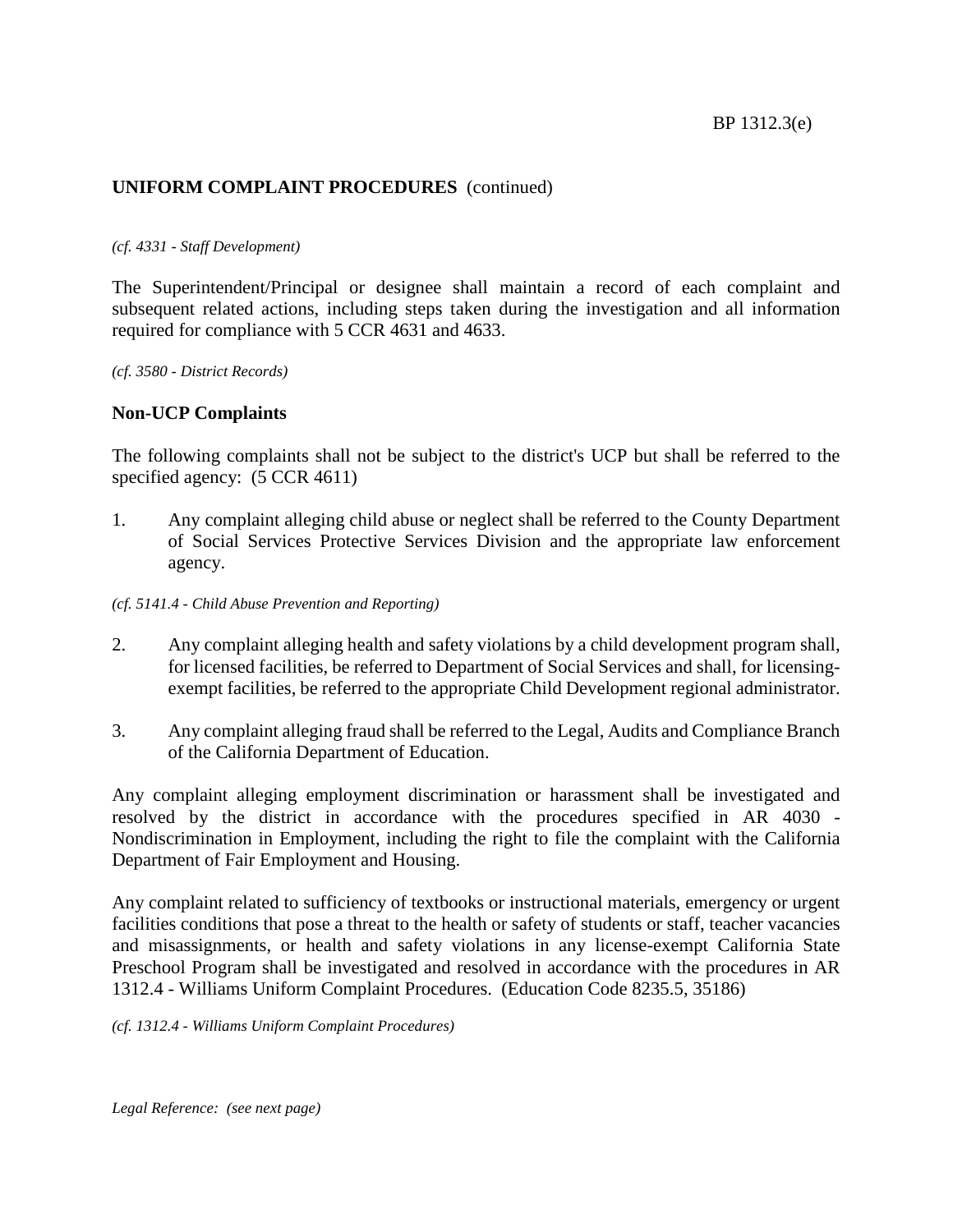*Legal Reference:*

*EDUCATION CODE 200-262.4 Prohibition of discrimination 8200-8498 Child care and development programs 8500-8538 Adult basic education 18100-18203 School libraries 32280-32289 School safety plan, uniform complaint procedures 33380-33384 California Indian Education Centers 35186 Williams uniform complaint procedures 44500-44508 California Peer Assistance and Review Program for Teachers 46015 Parental leave for students 48853-48853.5 Foster youth 48985 Notices in language other than English 49010-49014 Student fees 49060-49079 Student records, especially: 49069.5 Records of foster youth 49490-49590 Child nutrition programs 49701 Interstate Compact on Educational Opportunity for Military Children 51210 Courses of study grades 1-6 51223 Physical education, elementary schools 51225.1-51225.2 Foster youth, homeless children, former juvenile court school students, militaryconnected students, migrant students, and newly arrived immigrant students; course credits; graduation requirements 51226-51226.1 Career technical education 51228.1-51228.3 Course periods without educational content 52060-52077 Local control and accountability plan, especially: 52075 Complaint for lack of compliance with local control and accountability plan requirements 52160-52178 Bilingual education programs 52300-52462 Career technical education 52500-52616.24 Adult schools 54000-54029 Economic Impact Aid 54400-54425 Compensatory education programs 54440-54445 Migrant education 54460-54529 Compensatory education programs 56000-56865 Special education programs 59000-59300 Special schools and centers 64000-64001 Consolidated application process; school plan for student achievement 65000-65001 School site councils GOVERNMENT CODE 11135 Nondiscrimination in programs or activities funded by state 12900-12996 Fair Employment and Housing Act HEALTH AND SAFETY CODE 1596.792 California Child Day Care Act; general provisions and definitions 1596.7925 California Child Day Care Act; health and safety regulations 104420 Tobacco-Use Prevention Education*

*Legal Reference continued: (see next page)*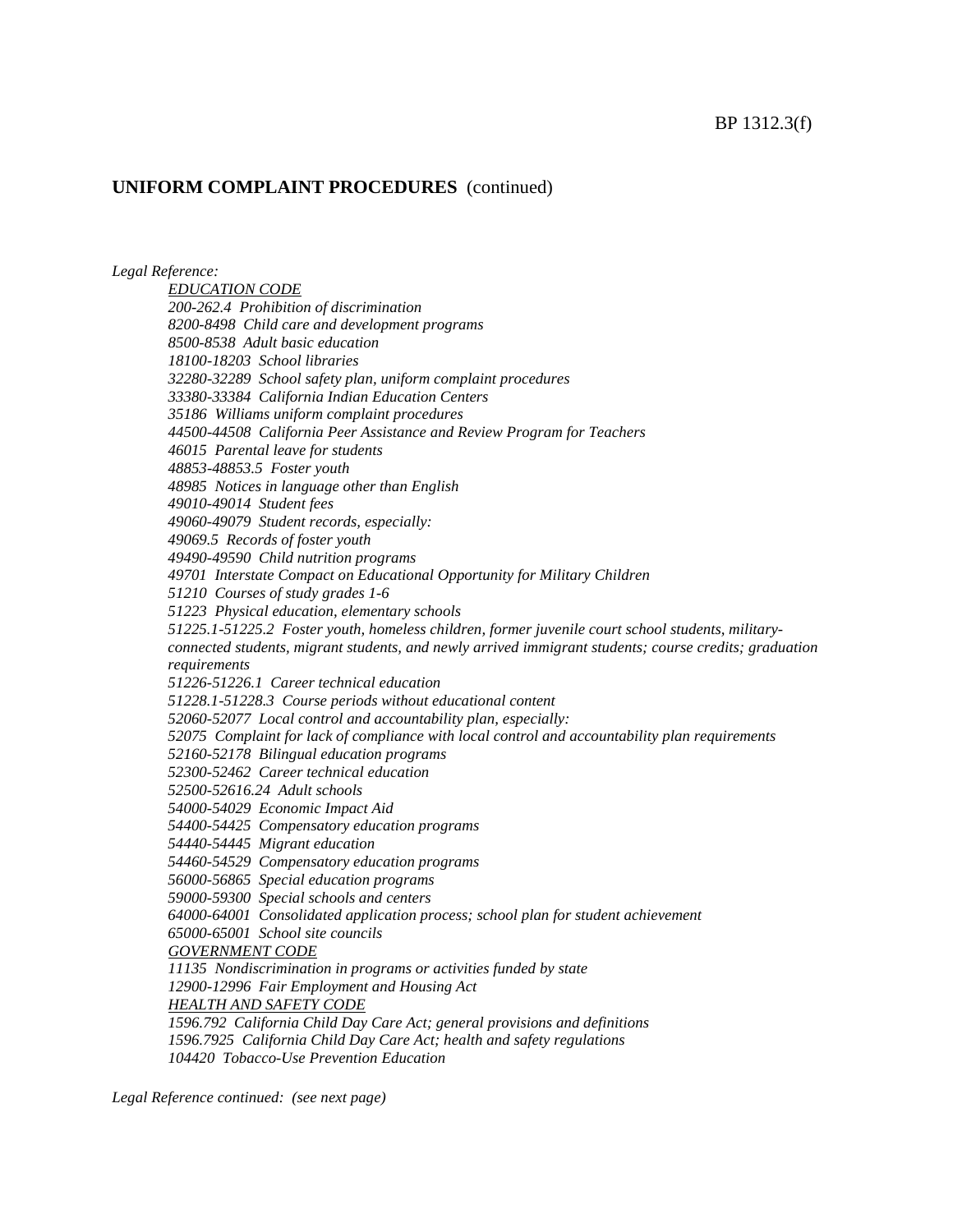*Legal Reference: (continued) PENAL CODE 422.55 Hate crime; definition 422.6 Interference with constitutional right or privilege CODE OF REGULATIONS, TITLE 2 11023 Harassment and discrimination prevention and correction CODE OF REGULATIONS, TITLE 5 3080 Applicability of uniform complaint procedures to complaints regarding students with disabilities 4600-4670 Uniform complaint procedures 4680-4687 Williams uniform complaint procedures 4900-4965 Nondiscrimination in elementary and secondary education programs UNITED STATES CODE, TITLE 20 1221 Application of laws 1232g Family Educational Rights and Privacy Act 1681-1688 Title IX of the Education Amendments of 1972 6301-6576 Title I Improving the Academic Achievement of the Disadvantaged 6801-7014 Title III language instruction for limited English proficient and immigrant students UNITED STATES CODE, TITLE 29 794 Section 504 of Rehabilitation Act of 1973 UNITED STATES CODE, TITLE 42 2000d-2000e-17 Title VI and Title VII Civil Rights Act of 1964, as amended 2000h-2-2000h-6 Title IX of the Civil Rights Act of 1964 6101-6107 Age Discrimination Act of 1975 12101-12213 Title II equal opportunity for individuals with disabilities CODE OF FEDERAL REGULATIONS, TITLE 28 35.107 Nondiscrimination on basis of disability; complaints CODE OF FEDERAL REGULATIONS, TITLE 34 99.1-99.67 Family Educational Rights and Privacy Act 100.3 Prohibition of discrimination on basis of race, color or national origin 104.7 Designation of responsible employee for Section 504 106.8 Designation of responsible employee for Title IX 106.9 Notification of nondiscrimination on basis of sex 110.25 Notification of nondiscrimination on the basis of age*

*Management Resources: (see next page)*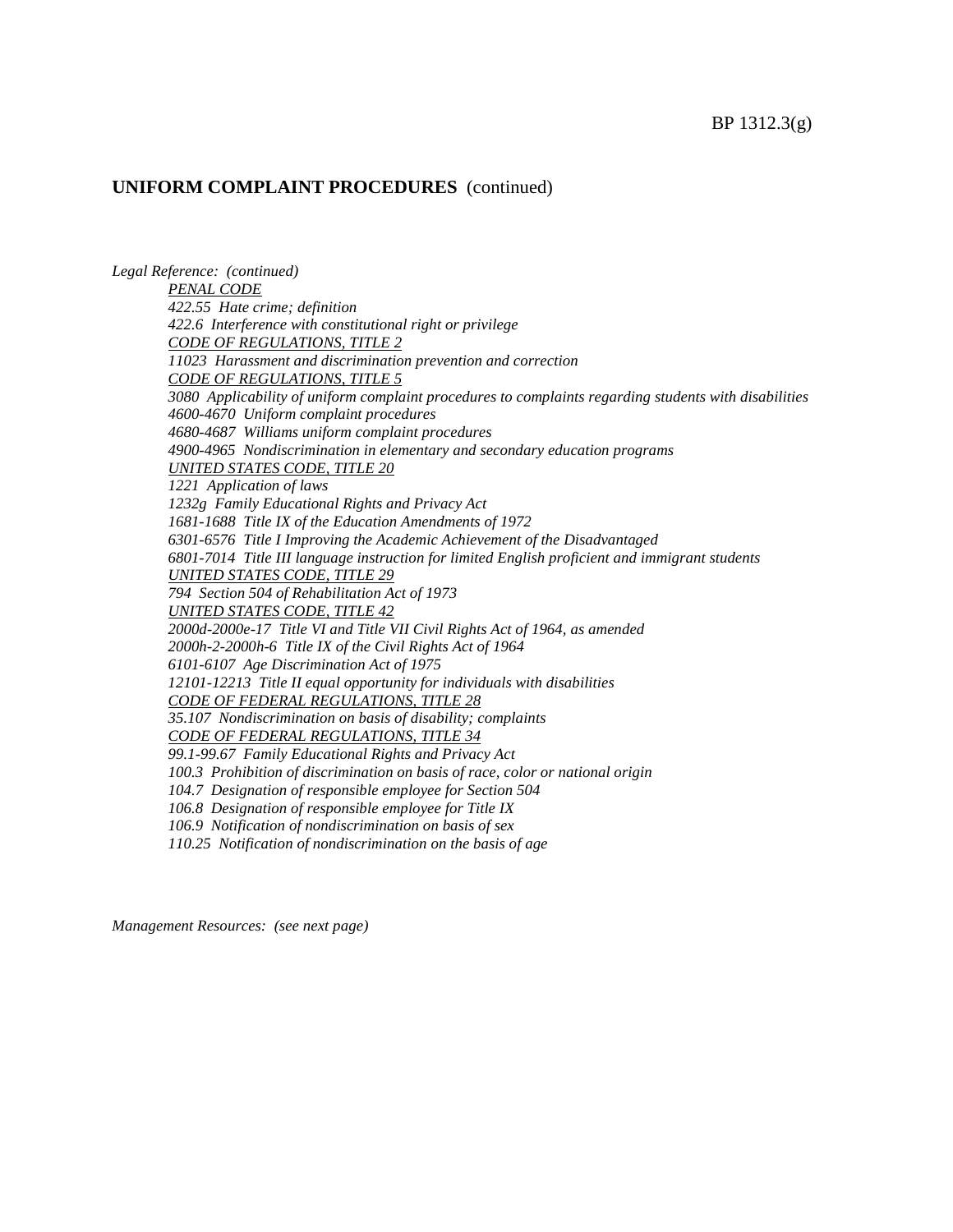*Management Resources: CALIFORNIA DEPARTMENT OF EDUCATION PUBLICATIONS Sample UCP Board Policies and Procedures U.S. DEPARTMENT OF EDUCATION, OFFICE FOR CIVIL RIGHTS PUBLICATIONS Dear Colleague Letter, September 22, 2017 Dear Colleague Letter: Title IX Coordinators, April 2015 Dear Colleague Letter: Responding to Bullying of Students with Disabilities, October 2014 Dear Colleague Letter: Harassment and Bullying, October 2010 Revised Sexual Harassment Guidance: Harassment of Students by School Employees, Other Students, or Third Parties, January 2001 U.S. DEPARTMENT OF JUSTICE PUBLICATIONS Guidance to Federal Financial Assistance Recipients Regarding Title VI Prohibition Against National Origin Discrimination Affecting Limited English Proficient Persons, 2002 WEB SITES CSBA: http://www.csba.org California Department of Education: http://www.cde.ca.gov Family Policy Compliance Office: https://www2.ed.gov/policy/gen/guid/fpco U.S. Department of Education, Office for Civil Rights: http://www.ed.gov/ocr U.S. Department of Justice: http://www.justice.gov*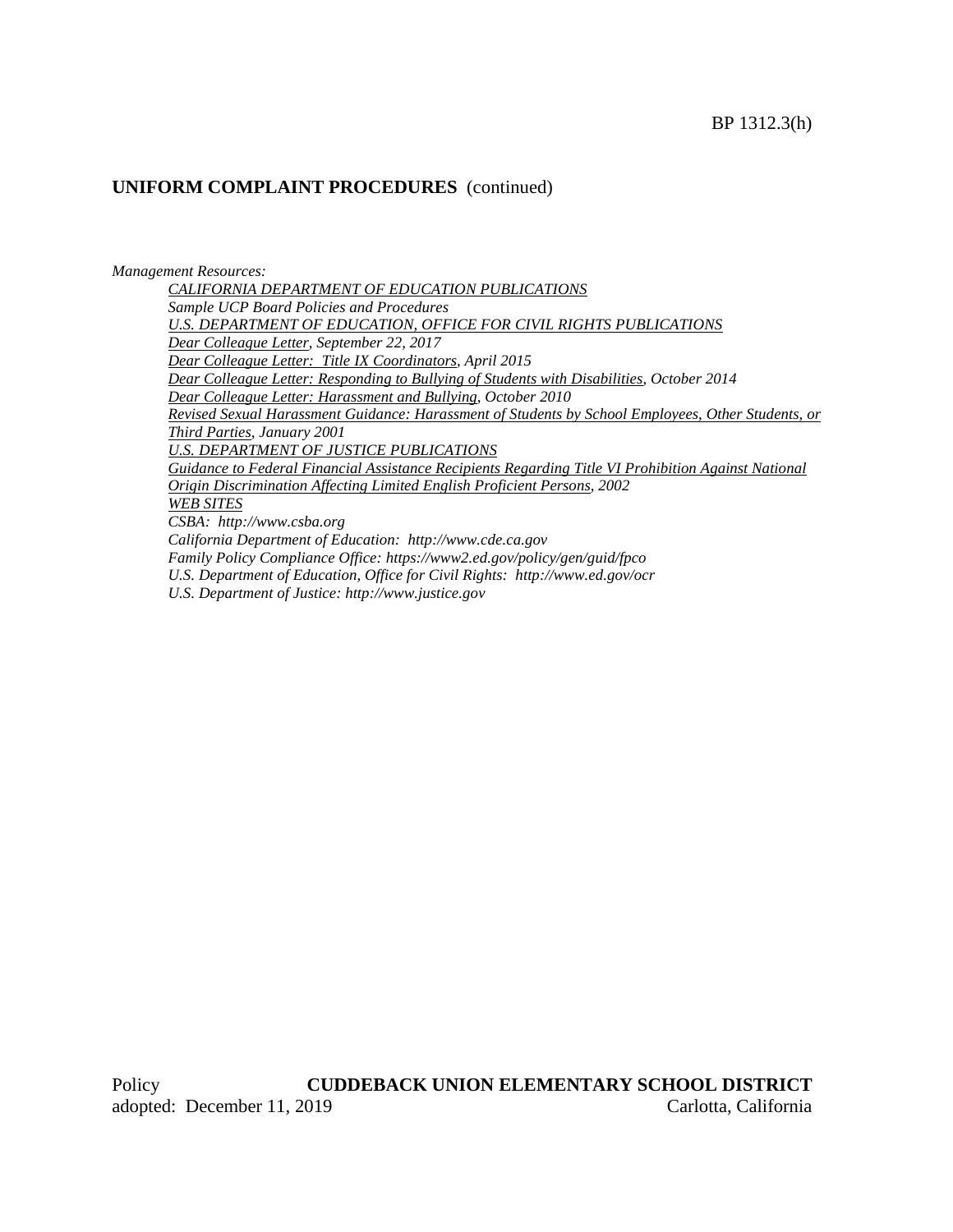#### **Community Relations** AR 1312.3(a)

#### **UNIFORM COMPLAINT PROCEDURES**

Except as the Board of Trustees may otherwise specifically provide in other district policies, these uniform complaint procedures (UCP) shall be used to investigate and resolve only the complaints specified in BP 1312.3.

*(cf. 1312.1 - Complaints Concerning District Employees) (cf. 1312.2 - Complaints Concerning Instructional Materials) (cf. 1312.4 - Williams Uniform Complaint Procedures) (cf. 4030 - Nondiscrimination in Employment)*

#### **Compliance Officers**

The district designates the individual(s), position(s), or unit(s) identified below as responsible for coordinating the district's response to complaints and for complying with state and federal civil rights laws. The individual(s), position(s), or unit(s) also serve as the compliance officer(s) specified in AR 5145.3 - Nondiscrimination/Harassment responsible for handling complaints regarding unlawful discrimination (such as discriminatory harassment, intimidation, or bullying). The compliance officer(s) shall receive and coordinate the investigation of complaints and shall ensure district compliance with law.

*(cf. 5145.3 - Nondiscrimination/Harassment) (cf. 5145.7 - Sexual Harassment)*

> Superintendent/Principal P.O. Box 7 Carlotta, CA 95528 707-768-3372

The compliance officer who receives a complaint may assign another compliance officer to investigate and resolve the complaint. The compliance officer shall promptly notify the complainant and respondent, if applicable, if another compliance officer is assigned to the complaint.

In no instance shall a compliance officer be assigned to a complaint in which the compliance officer has a bias or conflict of interest that would prohibit the fair investigation or resolution of the complaint. Any complaint against a compliance officer or that raises a concern about the compliance officer's ability to investigate the complaint fairly and without bias shall be filed with the Superintendent/Principal or designee who shall determine how the complaint will be investigated.

The Superintendent/Principal or designee shall ensure that employees assigned to investigate and resolve complaints receive training and are knowledgeable about the laws and programs at issue in the complaints to which they are assigned. Training provided to such employees shall cover current state and federal laws and regulations governing the program, applicable processes for investigating and resolving complaints, including those alleging unlawful discrimination (such as discriminatory harassment, intimidation, or bullying), applicable standards for reaching decisions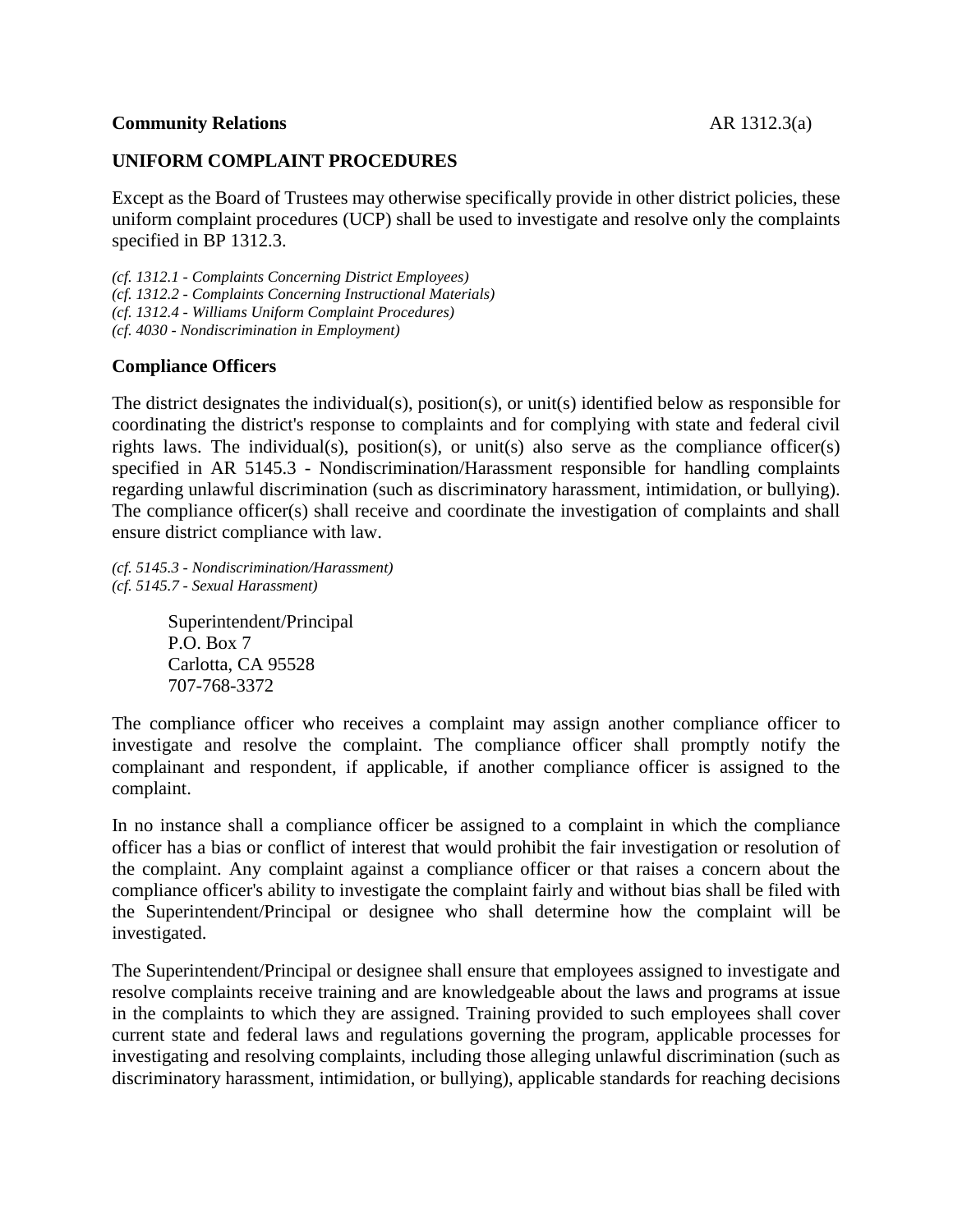on complaints, and appropriate corrective measures. Assigned employees may have access to legal counsel as determined by the Superintendent/Principal or designee.

AR 1312.3(b)

### **UNIFORM COMPLAINT PROCEDURES** (continued)

*(cf. 4331 - Staff Development) (cf. 9124 - Attorney)*

The compliance officer or, if necessary, any appropriate administrator shall determine whether interim measures are necessary during and pending the result of an investigation. If interim measures are determined to be necessary, the compliance officer or the administrator shall consult with the Superintendent, the Superintendent's designee, or, if appropriate, the principal to implement one or more interim measures. The interim measures shall remain in place until the compliance officer determines that they are no longer necessary or until the district issues its final written decision, whichever occurs first.

### **Notifications**

The district's UCP policy and administrative regulation shall be posted in the district school and all district offices, including staff lounges and student government meeting rooms. (Education Code 234.1)

In addition, the Superintendent/Principal or designee shall annually provide written notification of the district's UCP to students, employees, parents/guardians of district students, district advisory committee members, school advisory committee members, appropriate private school officials or representatives, and other interested parties. (5 CCR 4622)

*(cf. 0420 - School Plans/Site Councils) (cf. 1220 - Citizen Advisory Committees) (cf. 4112.9/4212.9/4312.9 - Employee Notifications) (cf. 5145.6 - Parental Notifications)*

The notice shall include:

- 1. A statement that the district is primarily responsible for compliance with federal and state laws and regulations, including those related to prohibition of unlawful discrimination, harassment, intimidation, or bullying against any protected group and all programs and activities that are subject to UCP as identified in the section "Complaints Subject to UCP" in the accompanying Board policy
- 2. A statement that a complaint regarding student fees or the local control and accountability plan (LCAP) may be filed anonymously if the complainant provides evidence or information leading to evidence to support the complaint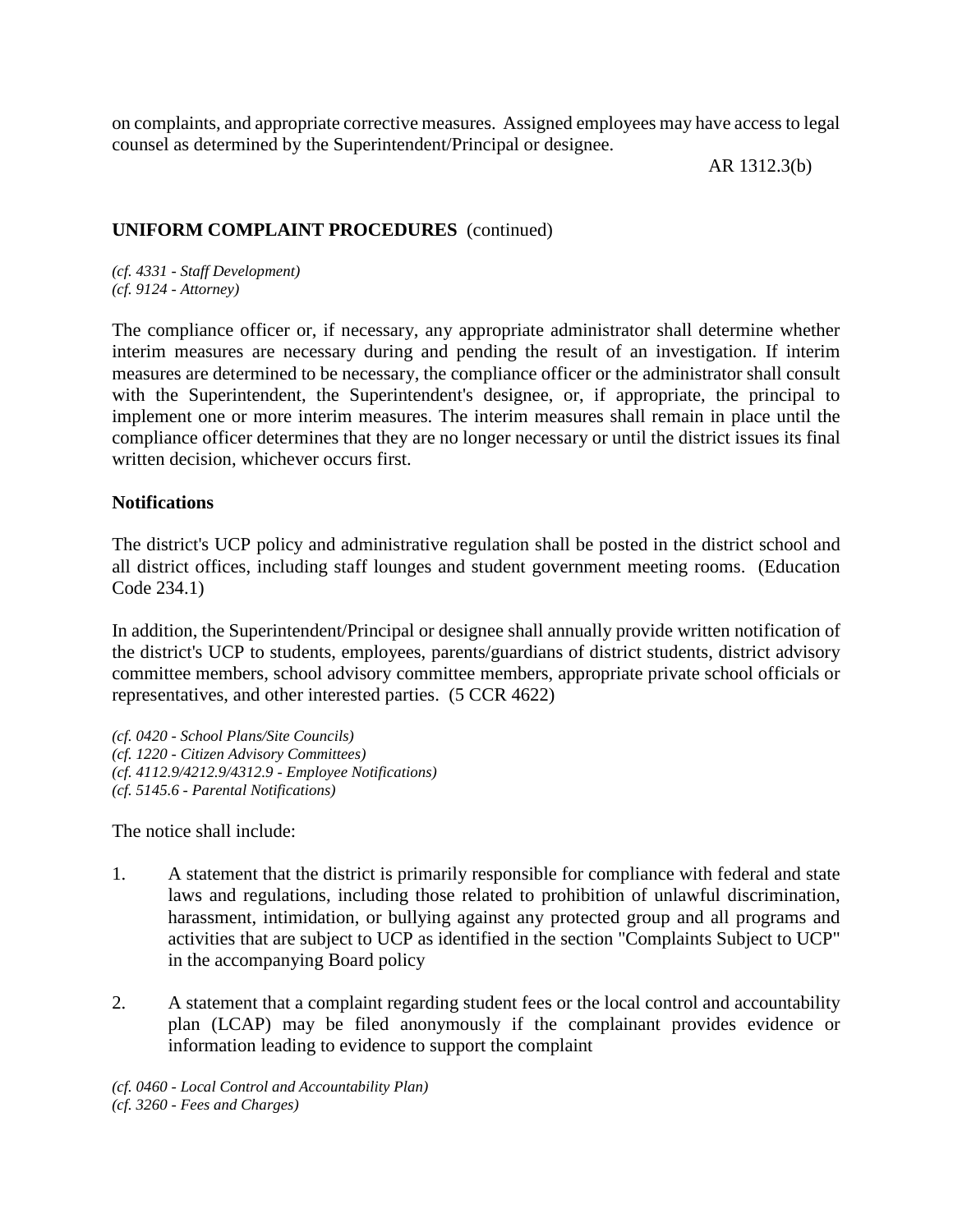- 3. A statement that a student enrolled in a public school shall not be required to pay a fee for participation in an educational activity that constitutes an integral fundamental part of the district's educational program, including curricular and extracurricular activities
- 4. A statement that a complaint regarding student fees must be filed no later than one year from the date the alleged violation occurred
- 5. A statement that the district will post a standardized notice of the educational rights of foster youth, homeless students, former juvenile court school students now enrolled in the district, children of military families, migrant students, and immigrant students enrolled in a newcomer program, as specified in Education Code 48853, 48853.5, 49069.5, 51225.1, and 51225.2, and the complaint process
- *(cf. 6173 - Education for Homeless Children)*
- *(cf. 6173.1 - Education for Foster Youth)*
- *(cf. 6173.2 - Education of Children of Military Families)*
- *(cf. 6173.3 - Education for Juvenile Court School Students)*
- *(cf. 6175 - Migrant Education Program)*
- 6. Identification of the responsible staff member(s), position(s), or unit(s) designated to receive complaints
- 7. A statement that complaints will be investigated in accordance with the district's UCP and a written decision will be sent to the complainant within 60 days from the receipt of the complaint, unless this time period is extended by written agreement of the complainant
- 8. A statement that the complainant has a right to appeal the district's decision to CDE by filing a written appeal, including a copy of the original complaint and the district's decision, within 15 days of receiving the district's decision
- 9. A statement advising the complainant of any civil law remedies, including, but not limited to, injunctions, restraining orders, or other remedies or orders that may be available under state or federal antidiscrimination laws, if applicable
- 10. A statement that copies of the district's UCP are available free of charge

The annual notification, complete contact information of the compliance officer(s), and information related to Title IX as required pursuant to Education Code 221.61 shall be posted on the district web site and may be provided through district-supported social media, if available.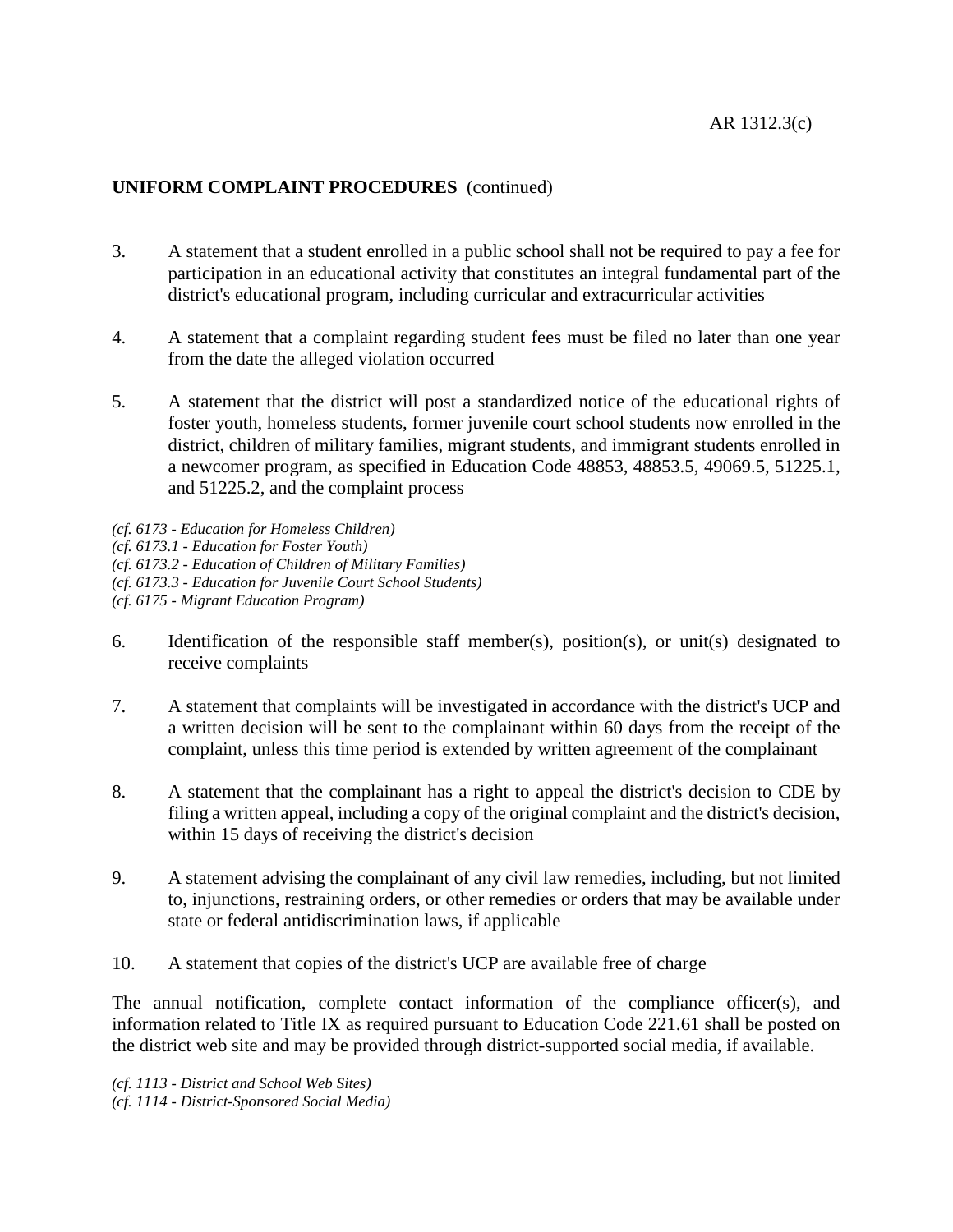The Superintendent/Principal or designee shall ensure that all students and parents/guardians, including students and parents/guardians with limited English proficiency, have access to the relevant information provided in the district's policy, regulation, forms, and notices concerning the UCP.

If 15 percent or more of students enrolled in the district speak a single primary language other than English, the district's policy, regulation, forms, and notices concerning the UCP shall be translated into that language, in accordance with Education Code 234.1 and 48985. In all other instances, the district shall ensure meaningful access to all relevant UCP information for parents/guardians with limited English proficiency.

#### **Filing of Complaints**

The complaint shall be presented to the compliance officer who shall maintain a log of complaints received, providing each with a code number and a date stamp.

All complaints shall be filed in writing and signed by the complainant. If a complainant is unable to put a complaint in writing due to conditions such as a disability or illiteracy, district staff shall assist in the filing of the complaint. (5 CCR 4600)

Complaints shall also be filed in accordance with the following rules, as applicable:

- 1. A complaint alleging district violation of applicable state or federal law or regulations governing the programs specified in the accompanying Board policy (item #1 of the section "Complaints Subject to UCP") may be filed by any individual, public agency, or organization. (5 CCR 4630)
- 2. Any complaint alleging noncompliance with law regarding the prohibition against student fees, deposits, and charges or any requirement related to the LCAP may be filed anonymously if the complaint provides evidence, or information leading to evidence, to support an allegation of noncompliance. A complaint about a violation of the prohibition against the charging of unlawful student fees may be filed with the principal of the school or with the Superintendent/Principal or designee. However, any such complaint shall be filed no later than one year from the date the alleged violation occurred. (Education Code 49013, 52075; 5 CCR 4630)
- 3. A complaint alleging unlawful discrimination (such as discriminatory harassment, intimidation, or bullying) may be filed only by persons who allege that they have personally suffered unlawful discrimination or who believe that an individual or any specific class of individuals has been subjected to unlawful discrimination. The complaint shall be initiated no later than six months from the date that the alleged unlawful discrimination occurred, or six months from the date that the complainant first obtained knowledge of the facts of the alleged unlawful discrimination. The time for filing may be extended for up to 90 days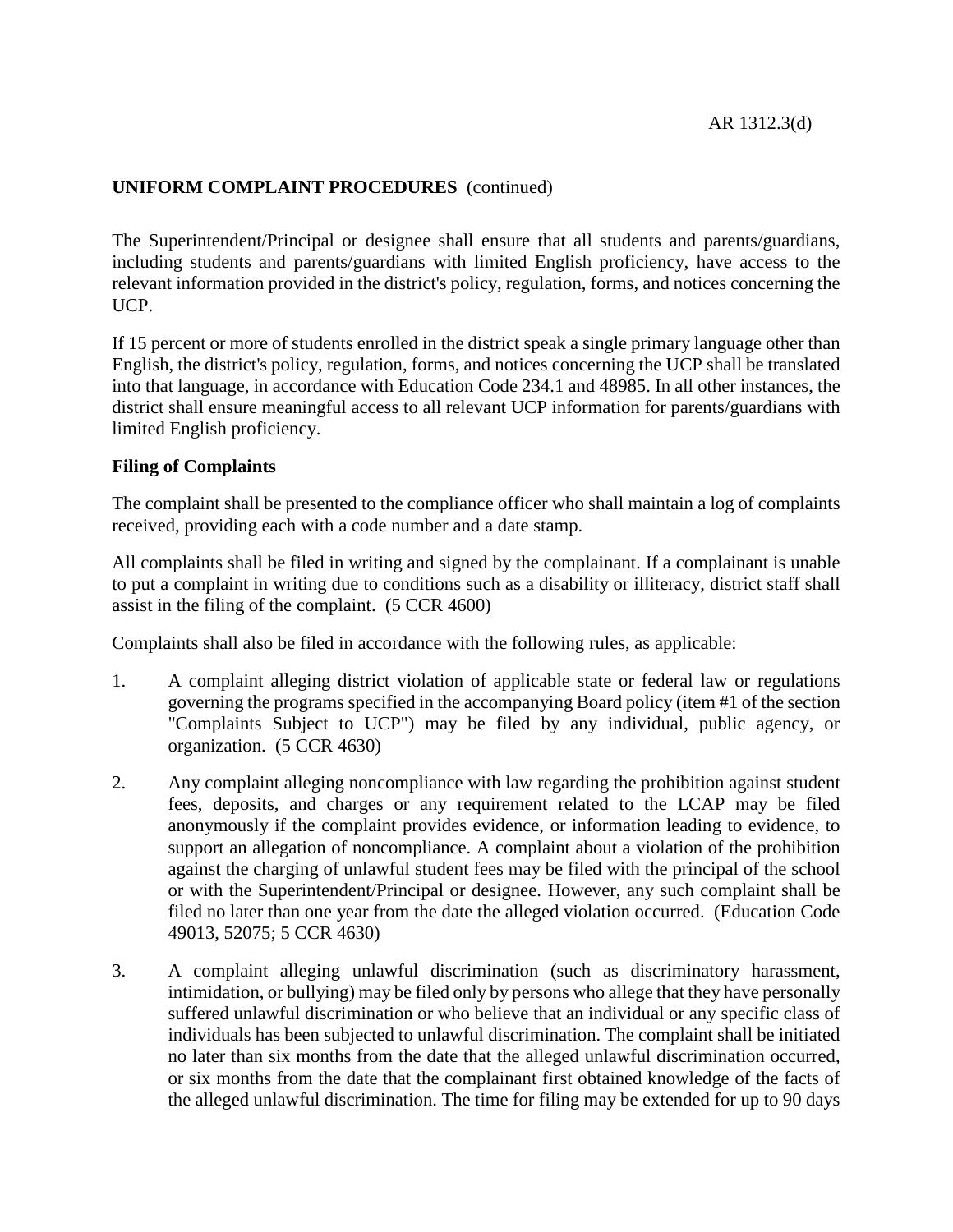by the Superintendent/Principal or designee for good cause upon written request by the complainant setting forth the reasons for the extension. (5 CCR 4630)

AR 1312.3(e)

### **UNIFORM COMPLAINT PROCEDURES** (continued)

- 4. When a complaint alleging unlawful discrimination (such as discriminatory harassment, intimidation, or bullying) is filed anonymously, the compliance officer shall pursue an investigation or other response as appropriate, depending on the specificity and reliability of the information provided and the seriousness of the allegation.
- 5. When the complainant of unlawful discrimination (such as discriminatory harassment, intimidation, or bullying) or the alleged victim, when not the complainant, requests confidentiality, the compliance officer shall inform the complainant or victim that the request may limit the district's ability to investigate the conduct or take other necessary action. When honoring a request for confidentiality, the district shall nevertheless take all reasonable steps to investigate and resolve/respond to the complaint consistent with the request.

### **Mediation**

Within three business days after receiving the complaint, the compliance officer may informally discuss with all the parties the possibility of using mediation. Mediation shall be offered to resolve complaints that involve more than one student and no adult. However, mediation shall not be offered or used to resolve any complaint involving an allegation of sexual assault or where there is a reasonable risk that a party to the mediation would feel compelled to participate. If the parties agree to mediation, the compliance officer shall make all arrangements for this process.

Before initiating the mediation of a complaint alleging retaliation or unlawful discrimination (such as discriminatory harassment, intimidation, or bullying), the compliance officer shall ensure that all parties agree to make the mediator a party to relevant confidential information. The compliance officer shall also notify all parties of the right to end the informal process at any time.

If the mediation process does not resolve the problem within the parameters of law, the compliance officer shall proceed with an investigation of the complaint.

The use of mediation shall not extend the district's timelines for investigating and resolving the complaint unless the complainant agrees in writing to such an extension of time. If mediation is successful and the complaint is withdrawn, then the district shall take only the actions agreed upon through the mediation. If mediation is unsuccessful, the district shall then continue with subsequent steps specified in this administrative regulation.

### **Investigation of Complaint**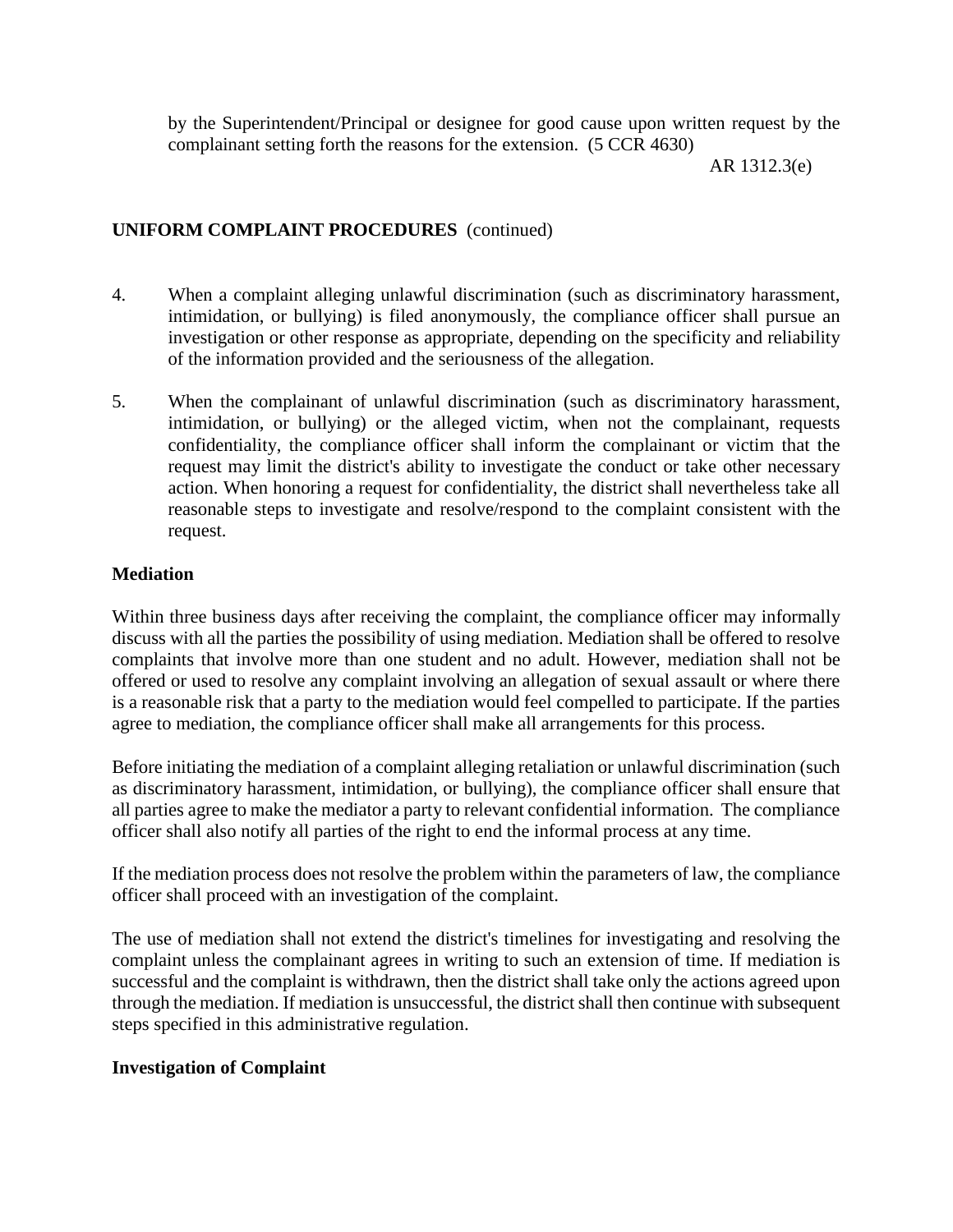Within 10 business days after the compliance officer receives the complaint, the compliance officer shall begin an investigation into the complaint.

AR 1312.3(f)

# **UNIFORM COMPLAINT PROCEDURES** (continued)

Within one business day of initiating the investigation, the compliance officer shall provide the complainant and/or the complainant's representative with the opportunity to present the information contained in the complaint to the compliance officer and shall notify the complainant and/or representative of the opportunity to present the compliance officer with any evidence, or information leading to evidence, to support the allegations in the complaint. Such evidence or information may be presented at any time during the investigation.

In conducting the investigation, the compliance officer shall collect all available documents and review all available records, notes, or statements related to the complaint, including any additional evidence or information received from the parties during the course of the investigation. The compliance officer shall individually interview all available witnesses with information pertinent to the complaint, and may visit any reasonably accessible location where the relevant actions are alleged to have taken place. At appropriate intervals, the compliance officer shall inform both parties of the status of the investigation.

To investigate a complaint alleging retaliation or unlawful discrimination (such as discriminatory harassment, intimidation, or bullying), the compliance officer shall interview the alleged victim(s). any alleged offenders, and other relevant witnesses privately, separately, and in a confidential manner. As necessary, additional staff or legal counsel may conduct or support the investigation.

A complainant's refusal to provide the district's investigator with documents or other evidence related to the allegations in the complaint, failure or refusal to cooperate in the investigation, or engagement in any other obstruction of the investigation may result in the dismissal of the complaint because of a lack of evidence to support the allegation. Similarly, a respondent's refusal to provide the district's investigator with documents or other evidence related to the allegations in the complaint, failure or refusal to cooperate in the investigation, or engagement in any other obstruction of the investigation may result in a finding, based on evidence collected, that a violation has occurred and in the imposition of a remedy in favor of the complainant. (5 CCR 4631)

In accordance with law, the district shall provide the investigator with access to records and other information related to the allegation in the complaint and shall not in any way obstruct the investigation. Failure or refusal of the district to cooperate in the investigation may result in a finding based on evidence collected that a violation has occurred and in the imposition of a remedy in favor of the complainant. (5 CCR 4631)

# **Timeline for Final Decision**

Unless extended by written agreement with the complainant, a final decision shall be sent to the complainant within 60 calendar days of the district's receipt of the complaint. Within 30 calendar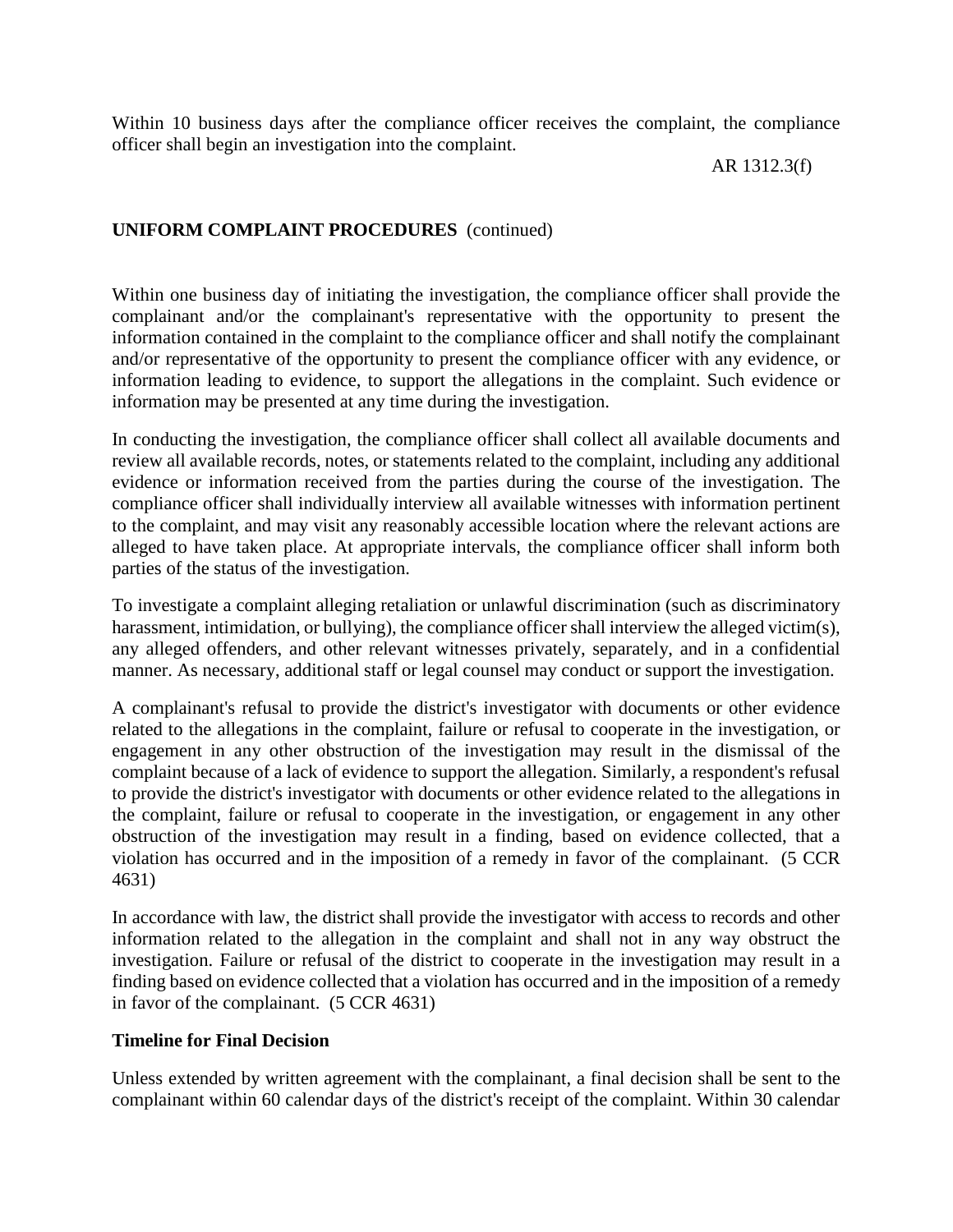days of receiving the complaint, the compliance officer shall prepare and send to the complainant a written report, as described in the section "Final Written Decision" below. If the complainant is dissatisfied with the compliance officer's decision, the complainant may, within five business days, file the complaint in writing with the Board.

AR 1312.3(g)

# **UNIFORM COMPLAINT PROCEDURES** (continued)

The Board may consider the matter at its next regular Board meeting or at a special Board meeting convened in order to meet the 60-day time limit within which the complaint must be answered. When required by law, the matter shall be considered in closed session. The Board may decide not to hear the complaint, in which case the compliance officer's decision shall be final.

*(cf. 9321 - Closed Session Purposes and Agendas) (cf. 9321.1 - Closed Session Actions and Reports)*

If the Board hears the complaint, the compliance officer shall send the Board's decision to the complainant within 60 calendar days of the district's initial receipt of the complaint or within the time period that has been specified in a written agreement with the complainant. (5 CCR 4631)

For any complaint alleging unlawful discrimination (such as discriminatory harassment, intimidation, and bullying), the respondent shall be informed of any extension of the timeline agreed to by the complainant, shall be sent the district's final written decision, and, in the same manner as the complainant, may file a complaint with the Board if dissatisfied with the decision.

### **Final Written Decision**

For all complaints, the district's final written decision shall include: (5 CCR 4631)

- 1. The findings of fact based on the evidence gathered. In reaching a factual determination, the following factors may be taken into account:
	- a. Statements made by any witnesses
	- b. The relative credibility of the individuals involved
	- c. How the complaining individual reacted to the incident
	- d. Any documentary or other evidence relating to the alleged conduct
	- e. Past instances of similar conduct by any alleged offenders
	- f. Past false allegations made by the complainant
- 2. The conclusion(s) of law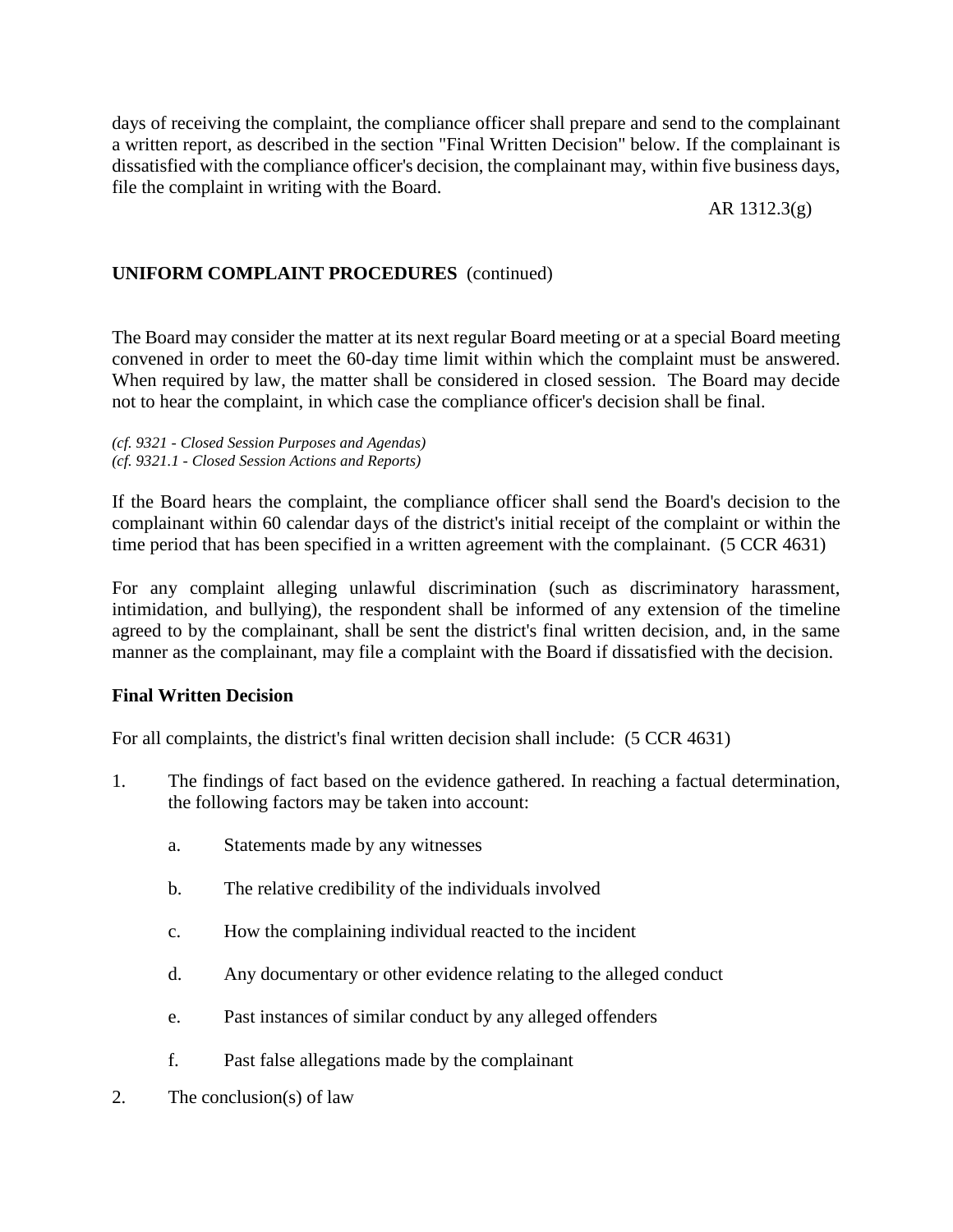- 3. Disposition of the complaint
- 4. Rationale for such disposition

AR 1312.3(h)

### **UNIFORM COMPLAINT PROCEDURES** (continued)

For complaints of retaliation or unlawful discrimination (such as discriminatory harassment, intimidation, or bullying), the disposition of the complaint shall include a determination for each allegation as to whether retaliation or unlawful discrimination has occurred.

The determination of whether a hostile environment exists may involve consideration of the following:

- a. The manner in which the misconduct affected one or more students' education
- b. The type, frequency, and duration of the misconduct
- c. The relationship between the alleged victim(s) and offender(s)
- d. The number of persons engaged in the conduct and at whom the conduct was directed
- e. The size of the school, location of the incidents, and context in which they occurred
- f. Other incidents at the school involving different individuals
- 5. Corrective action(s), including any actions that have been taken or will be taken to address the allegations in the complaint and including, with respect to a student fees complaint, a remedy that comports with Education Code 49013 and 5 CCR 4600

For complaints of unlawful discrimination (such as discriminatory harassment, intimidation, or bullying), the decision may, as required by law, include:

- a. The corrective actions imposed on the respondent
- b. Individual remedies offered or provided to the complainant or another person who was the subject of the complaint, but this information should not be shared with the respondent.
- c. Systemic measures the school has taken to eliminate a hostile environment and prevent recurrence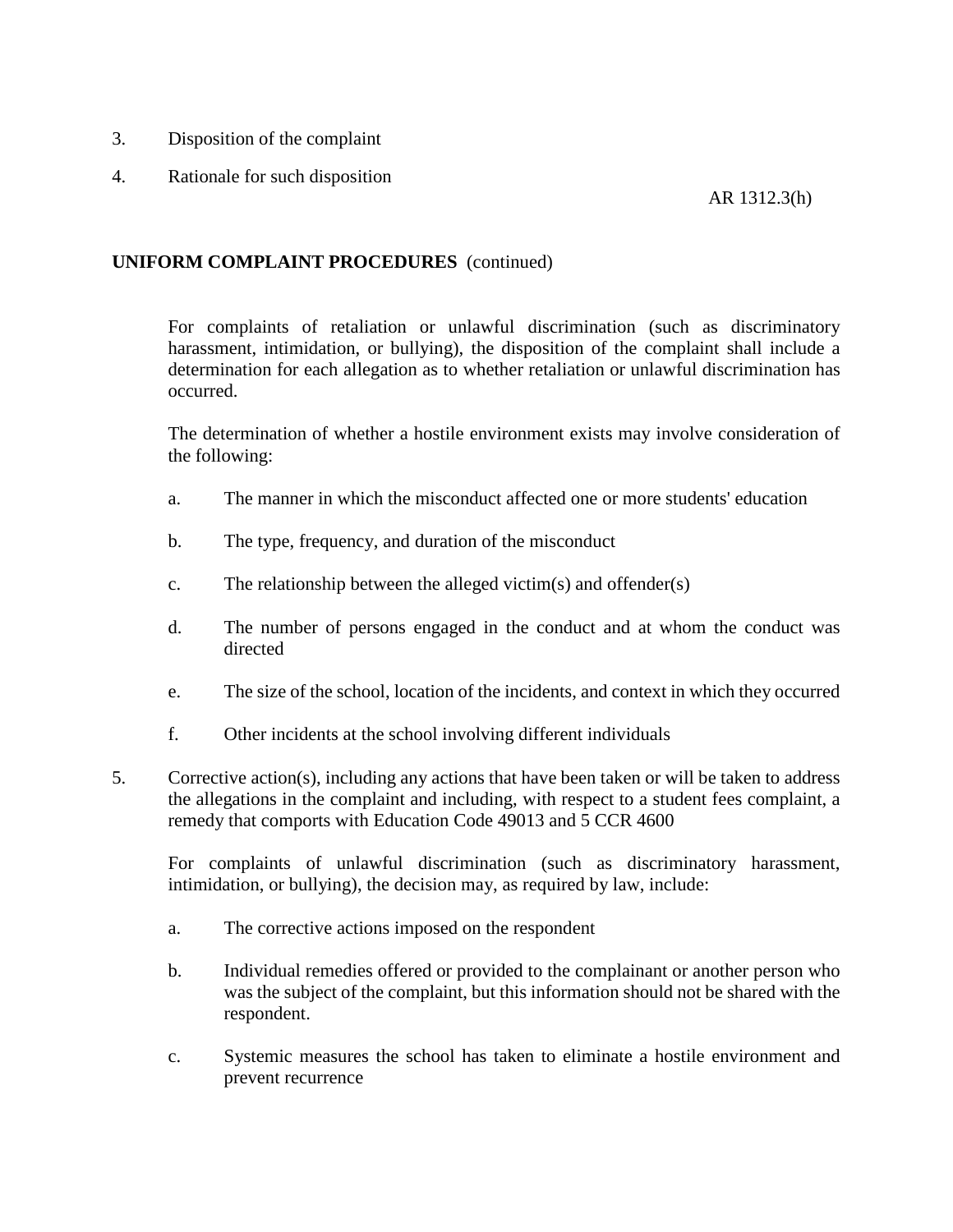6. Notice of the complainant's and respondent's right to appeal the district's decision to CDE within 15 calendar days, and procedures to be followed for initiating such an appeal

AR 1312.3(i)

# **UNIFORM COMPLAINT PROCEDURES** (continued)

The decision may also include follow-up procedures to prevent recurrence or retaliation and for reporting any subsequent problems.

In consultation with district legal counsel, information about the relevant part of a decision may be communicated to a victim who is not the complainant and to other parties who may be involved in implementing the decision or are affected by the complaint, as long as the privacy of the parties is protected. In a complaint alleging unlawful discrimination (such as discriminatory harassment, intimidation, and bullying), notice of the district's decision to the alleged victim shall include information about any sanction to be imposed upon the respondent that relates directly to the alleged victim.

If the complaint involves a limited-English-proficient student or parent/guardian and the student involved is enrolled in a school at which 15 percent or more of the students speak a single primary language other than English, then the decision shall also be translated into that language pursuant to Education Code 48985. In all other instances, the district shall ensure meaningful access to all relevant information for parents/guardians with limited English proficiency.

For complaints alleging unlawful discrimination based on state law (such as discriminatory harassment, intimidation, and bullying), the decision shall also include a notice to the complainant that:

- 1. The complainant may pursue available civil law remedies outside of the district's complaint procedures, including seeking assistance from mediation centers or public/private interest attorneys, 60 calendar days after the filing of an appeal with CDE. (Education Code 262.3)
- 2. The 60 days moratorium does not apply to complaints seeking injunctive relief in state courts or to discrimination complaints based on federal law. (Education Code 262.3)
- 3. Complaints alleging discrimination based on race, color, national origin, sex, gender, disability, or age may also be filed with the U.S. Department of Education, Office for Civil Rights at www.ed.gov/ocr within 180 days of the alleged discrimination.

### **Corrective Actions**

When a complaint is found to have merit, the compliance officer shall adopt any appropriate corrective action permitted by law. Appropriate corrective actions that focus on the larger school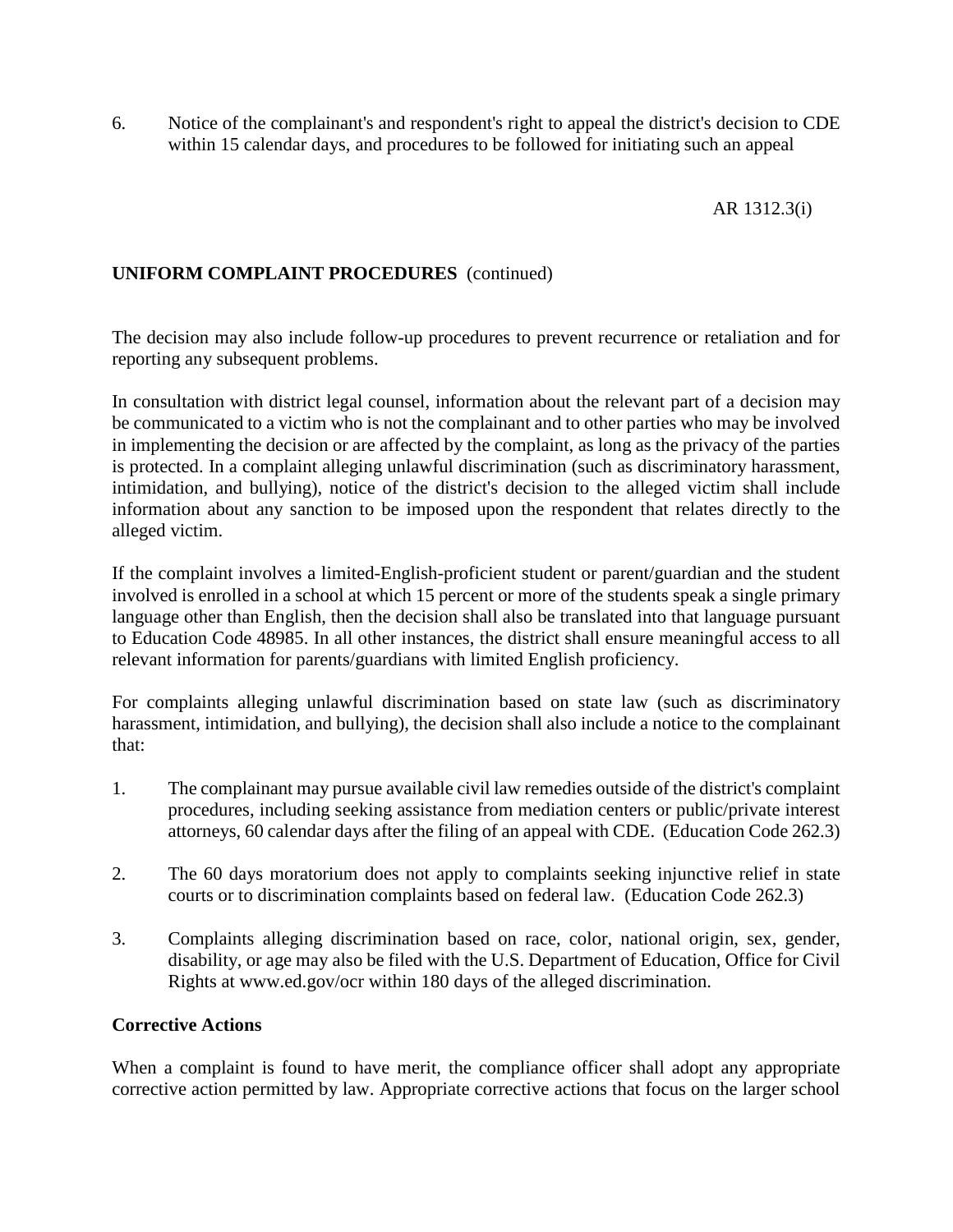or district environment may include, but are not limited to, actions to reinforce district policies; training for faculty, staff, and students; updates to school policies; or school climate surveys.

#### AR 1312.3(j)

#### **UNIFORM COMPLAINT PROCEDURES** (continued)

#### *(cf. 5137 - Positive School Climate)*

For complaints involving retaliation or unlawful discrimination (such as discriminatory harassment, intimidation, or bullying), appropriate remedies that may be offered to the victim but not communicated to the respondent may include, but are not limited to, the following:

- 1. Counseling
- *(cf. 6164.2 - Guidance/Counseling Services)*
- 2. Academic support
- 3. Health services
- 4. Assignment of an escort to allow the victim to move safely about campus
- 5. Information regarding available resources and how to report similar incidents or retaliation
- 6. Separation of the victim from any other individuals involved, provided the separation does not penalize the victim
- 7. Restorative justice
- 8. Follow-up inquiries to ensure that the conduct has stopped and there has been no retaliation

For complaints involving retaliation or unlawful discrimination (such as discriminatory harassment, intimidation, or bullying), appropriate corrective actions that focus on a student offender may include, but are not limited to, the following:

- 1. Transfer from a class or school as permitted by law
- 2. Parent/guardian conference
- 3. Education regarding the impact of the conduct on others
- 4. Positive behavior support
- 5. Referral to a student success team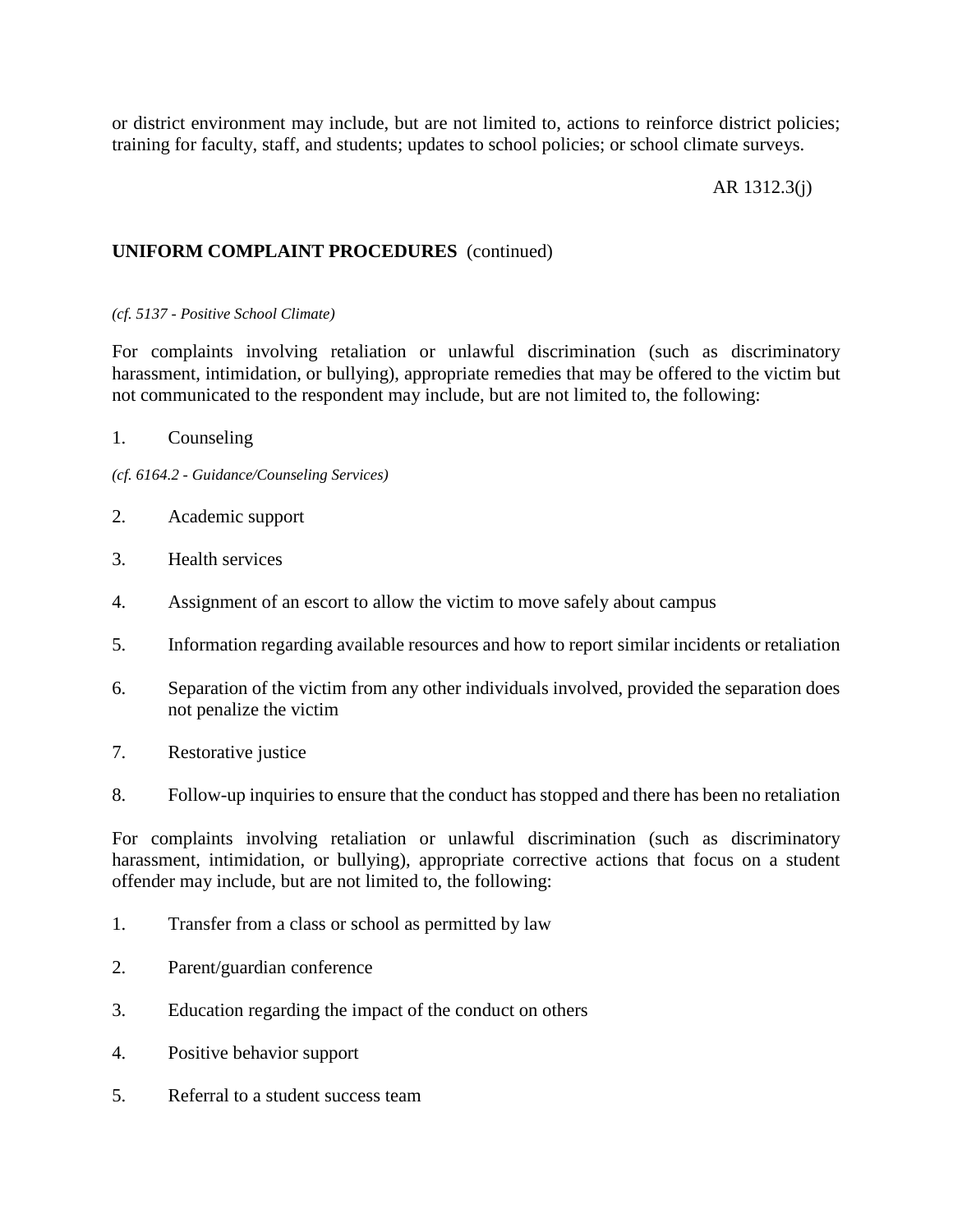6. Denial of participation in extracurricular or cocurricular activities or other privileges as permitted by law

#### *(cf. 6145 - Extracurricular and Cocurricular Activities)*

7. Disciplinary action, such as suspension or expulsion, as permitted by law

# *(cf. 5144 - Discipline) (cf. 5144.1 - Suspension and Expulsion/Due Process)*

When an employee is found to have committed retaliation or unlawful discrimination (such as discriminatory harassment, intimidation, or bullying), the district shall take appropriate disciplinary action, up to and including dismissal, in accordance with applicable law and collective bargaining agreement.

*(cf. 4118 - Dismissal/Suspension/Disciplinary Action) (cf. 4218 - Dismissal/Suspension/Disciplinary Action)*

The district may also consider training and other interventions for the larger school community to ensure that students, staff, and parents/guardians understand the types of behavior that constitute unlawful discrimination (such as discriminatory harassment, intimidation, or bullying), that the district does not tolerate it, and how to report and respond to it.

When a complaint is found to have merit, an appropriate remedy shall be provided to the complainant or other affected person.

However, if a complaint alleging noncompliance with the laws regarding student fees, deposits, and other charges, physical education instructional minutes for students in elementary school, or any requirement related to the LCAP is found to have merit, the district shall provide a remedy to all affected students and parents/guardians subject to procedures established by regulation of the State Board of Education. (Education Code 49013, 51223, 52075)

For complaints alleging noncompliance with the laws regarding student fees, the district shall attempt in good faith, by engaging in reasonable efforts, to identify and fully reimburse all affected students and parents/guardians who paid the unlawful student fees within one year prior to the filing of the complaint. (Education Code 49013; 5 CCR 4600)

### **Appeals to the California Department of Education**